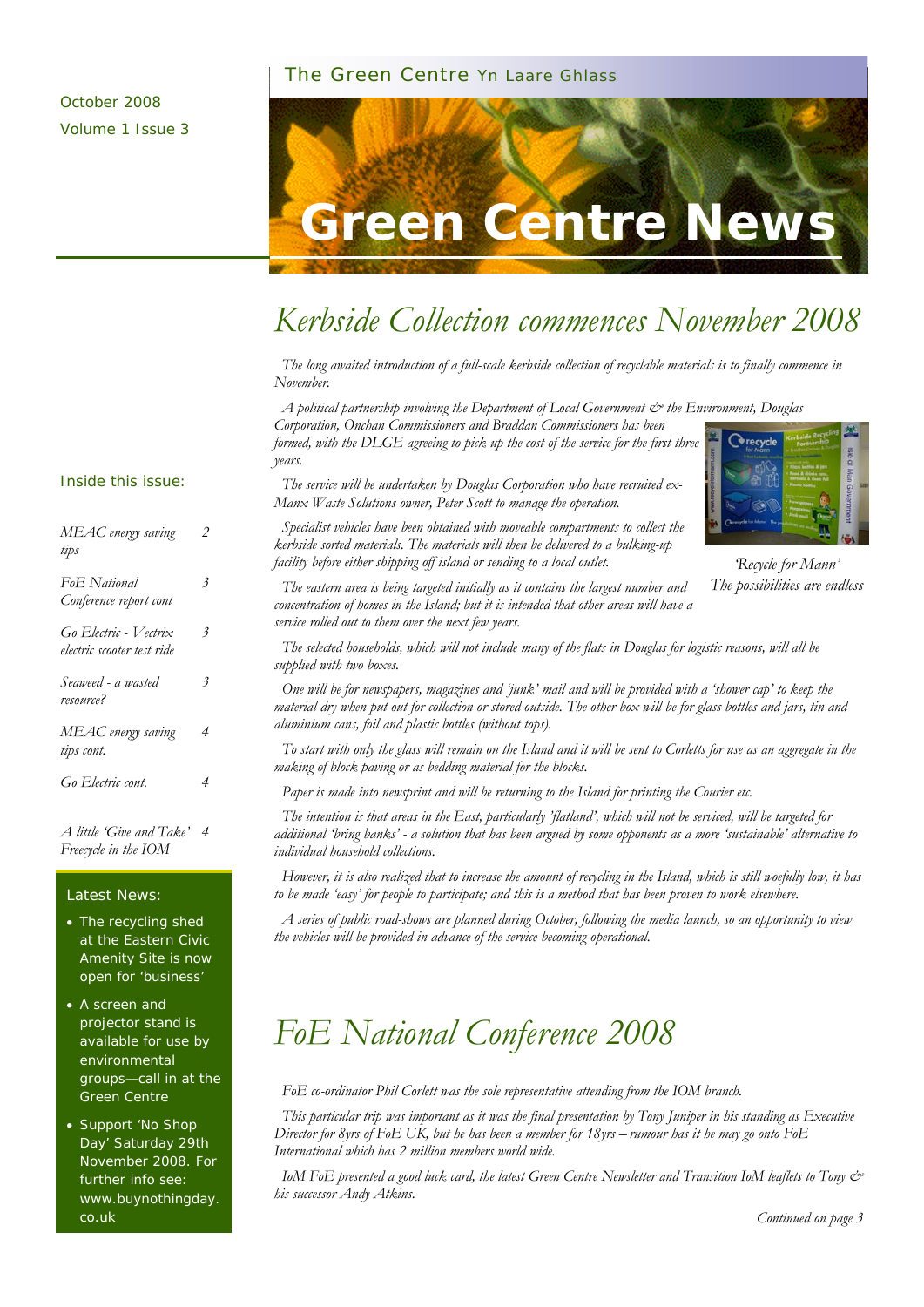# *MEAC Energy Saving Tips - No cost incurred*

- Turn off the lights when you leave a room for a long period. Don't leave outside lights on during daylight periods.
- Unplug mobile phone chargers when they are not in use. Likewise, when not in use, turn off any adapters that may be attached to your electrical appliances such as computers, answer phones, etc.
- Turn off the TV/video and hi-fi at the wall socket rather than leaving it on standby. The blinking red eye consumes at least 50% of the energy it takes when the TV is on.
- Defrost the fridge and freezer regularly to ensure they are running efficiently. If it tends • Use the half load or economy to frost up quickly, check the door seal. And if you absolutely • Use a lower temperature program have to put your fridge next to a cooker or boiler, leave a good gap between them. Keep the condenser coils at the back clean and make sure they are not • Hang the washing out - use a pushed up too close to a wall. Cleaning off the fluff that gathers on the back of your fridge will help it run more efficiently.
- Don't leave the fridge door open Switch of the car engine when for longer than necessary, as cold air will escape.
- Allow warm food to cool down before placing it in the fridge as additional energy is required to cool down the fridge.
- Defrost things overnight in the fridge. The cooler temperature of the frozen food will allow the fridge to save energy.
- Fill any empty spaces in either a chest freezer or an upright freezer. Use empty cardboard boxes to minimise the airflow to save energy that would otherwise be spent fanning the air.
- Don't use the car for short journeys, walk or cycle – good for the environment and it keeps you fit!
- Don't use more water than needed for both cooking and filling the

kettle.

- When making toast, use a toaster rather than the grill.
- Move furniture away from radiators to allow the hot air to circulate.
- Draw the curtains in the evening to reduce any lost through the windows.
- Do not drape curtains over a radiator as this will direct the heat towards the window and away from the room.
- Adjust your curtains or blinds to let in as much light as possible during the day.
- Use a full load in the washing machine where possible.
- program where possible.
- where possible, as most modern washing powders are efficient at lower temperatures.
- washing line to dry your clothes instead of a tumble dryer.
- Use a lower and/or shorter dishwasher program where possible.
- waiting to collect a passenger.
- Take showers instead of baths to save even more energy, set your hot water thermostat to 60C/140F although, a power shower can use more water than a bath! A five minute shower uses 35 litres of water, compared to a bath that uses 80 litres - this can save over 300 litres of water a week. Fit a flow restrictor to the shower and restrict flow to six litres a minute for optimum flow and water saving.
- Reduce, re-use and recycle the things you buy.
- Compost kitchen leftovers with paper and cardboard - make your waste into something useful.
- Ensure food is totally defrosted before cooking. Thawing food in the oven before it cooks requires up to 50 per cent more energy.

**Manx Ene ADVICE CENTI** 

**There are many ways to reduce energy use, most of which are just common sense.**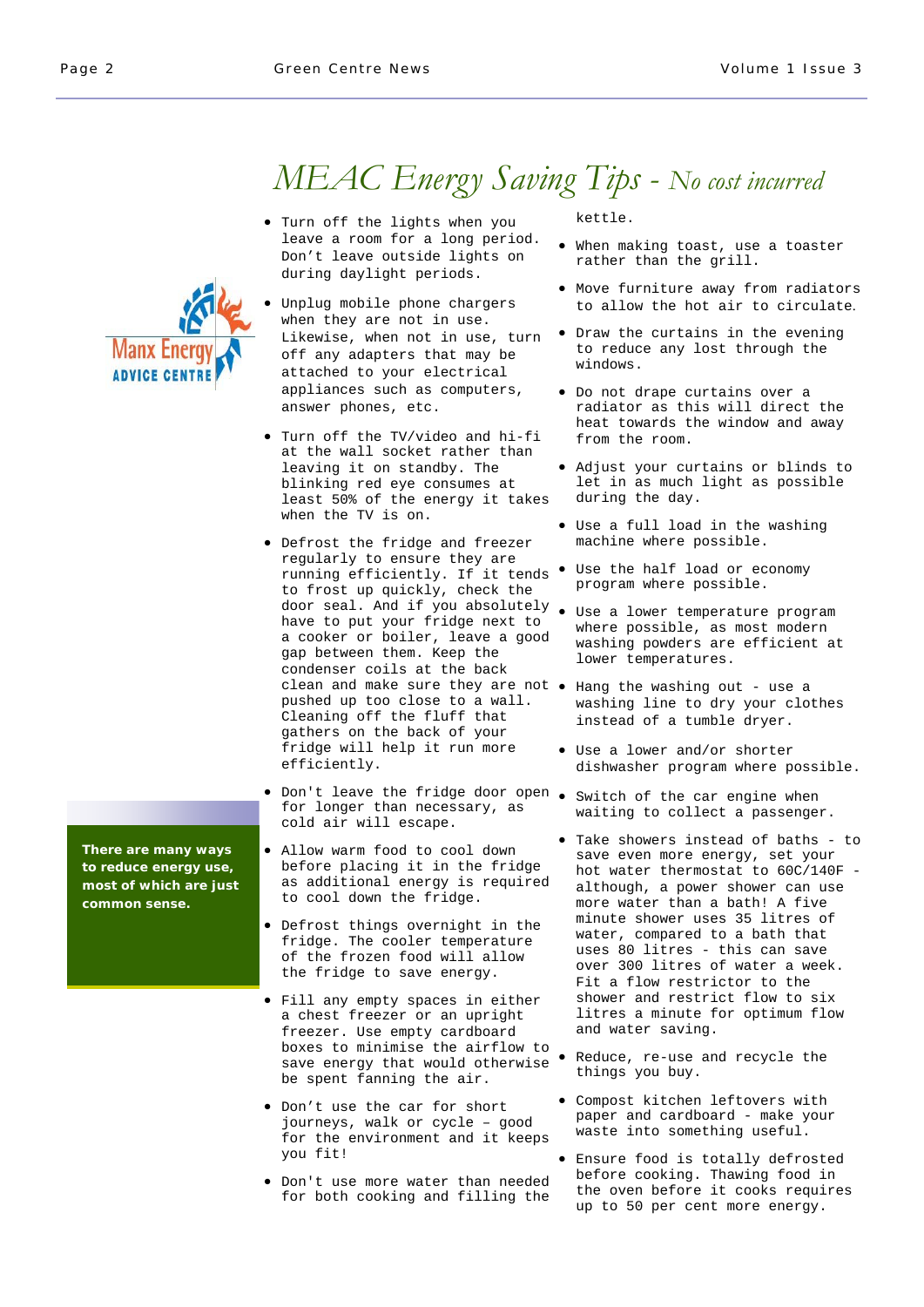## *FoE National Conference 2008*

 *Tony's replacement Andy Atkins joins Friends of the Earth from development charity Tearfund.* 

 *He launched their work on climate change and persuaded UK development charities to work on climate change as a poverty issue.* 

 *Andy has also campaigned for human rights in Chile and has worked for development charity CAFOD. A link well worth reading with loads more info on Andy is here -* 

*http://www.foe.co.uk/living/latest /andy\_atkins\_10803.html IoM FoE invited Andy to the Island when he has settled in to his post, as Tony Juniper came and met our MHK's and gave a well attended* 

*public talk a few years ago at the Villa Marina about Climate Change.* 

 *Over 300 local group members attended the Conference and a large part of the Loughborough University campus was taken over by FoE UK with workshops starting Friday afternoon thru Saturday and Sunday on various subjects.* 

 *Of particular interest & topical for the Island was one on the 'Renewables' campaign that FoE UK will be running and another very applicable one was on 'Consumerism' and how we can reduce it 'Buy Nothing Day' on November 29th is one example of* 

#### *this http://www.buynothingday.co.uk/*

 *In total Phil attended 3 workshops, 1 film ('Age of Stupid' http://crudemovie.net/ which we hope to show here soon), numerous talks/presentations, made some good connections, brought back a helpful FoE report on waste & resource use & sampled the local 'brew' resource!* 

*Report by Phil Corlett* 



**Phil presenting good luck card, Transition IOM and Green Centre newsletter to retiring Executive Director Tony Juniper** 

# *Go Electric - Phil test rides Vectrix electric scooter*

 *Following the successful showing of the film "Who Killed the Electric Car" in Ramsey Town Hall I was lucky enough to ride the Vectrix electric super scooter back to Douglas.* 

 *After some rudimentary instructions the previous day I put the key in and the digital clocks switched on - but I couldn't work out how to make it go……..* 

 *At this time I was sitting in full view outside the town hall trying to look as though I knew what I was doing. By some stroke of luck I* 

*pulled the levers in together holding for enough time to get the 'GO' sign on the left sided digital display.* 

 *From here on it was all fun, as despite its size the Vectrix really is easy to ride, and by gum it goes! Once out of Ramsey heading for Andreas I gave the throttle a big handful and in seconds I was up to 62mph max speed (although this is governed and I've been told it would otherwise do 90mph). The drawback of fast acceleration & higher speeds is the constant read out of 'estimated' mileage drops quickly and I went from 60+ miles* 

*at the town hall rapidly down to 27 by Vondy's Garage…..until I worked out that riding steady (but still quick enough) meant the estimated mileage reduced steadily as well.* 

 *It became quite exciting conserving the mileage whilst nipping through the country* 



*Acceleration is stunning but the lack of the sound of a 'revving' engine can be quite unnerving.* 

*Continued on page 4* 

## *Seaweed - a wasted resource?*

*Very often it's possible to see a JCB hard at work collecting tonnes of brown seaweed from the sands in Douglas Bay and depositing it at the waters edge to be picked up by the tide and taken out to sea.* 

 *Wouldn't it be great if it could be put to good use.* 

 *In living memory local farmers used to gather and spread it on the land as an organic fertiliser. It decomposes slowly, has good water-retention but there could be problems with high salt content. It is said that land within easy reach of the shore was more valuable than land further inland because of the easy access to seaweed.*

 *Are there any other uses?*

Well in Ireland they've developed a seaweed industry that employs nearly 500 people. Seaweed is used as a food, in cosmetics, as a fertiliser and to make<br>various industrial gums. Hot seaweed baths are said to work wonders

 *It could be that some enterprising Islander will see the business potential of this natural resource and develop our own Manx seaweed industry. The JCB can then be put to better use.* 

 *For more information visit : www.seaweed.ie*